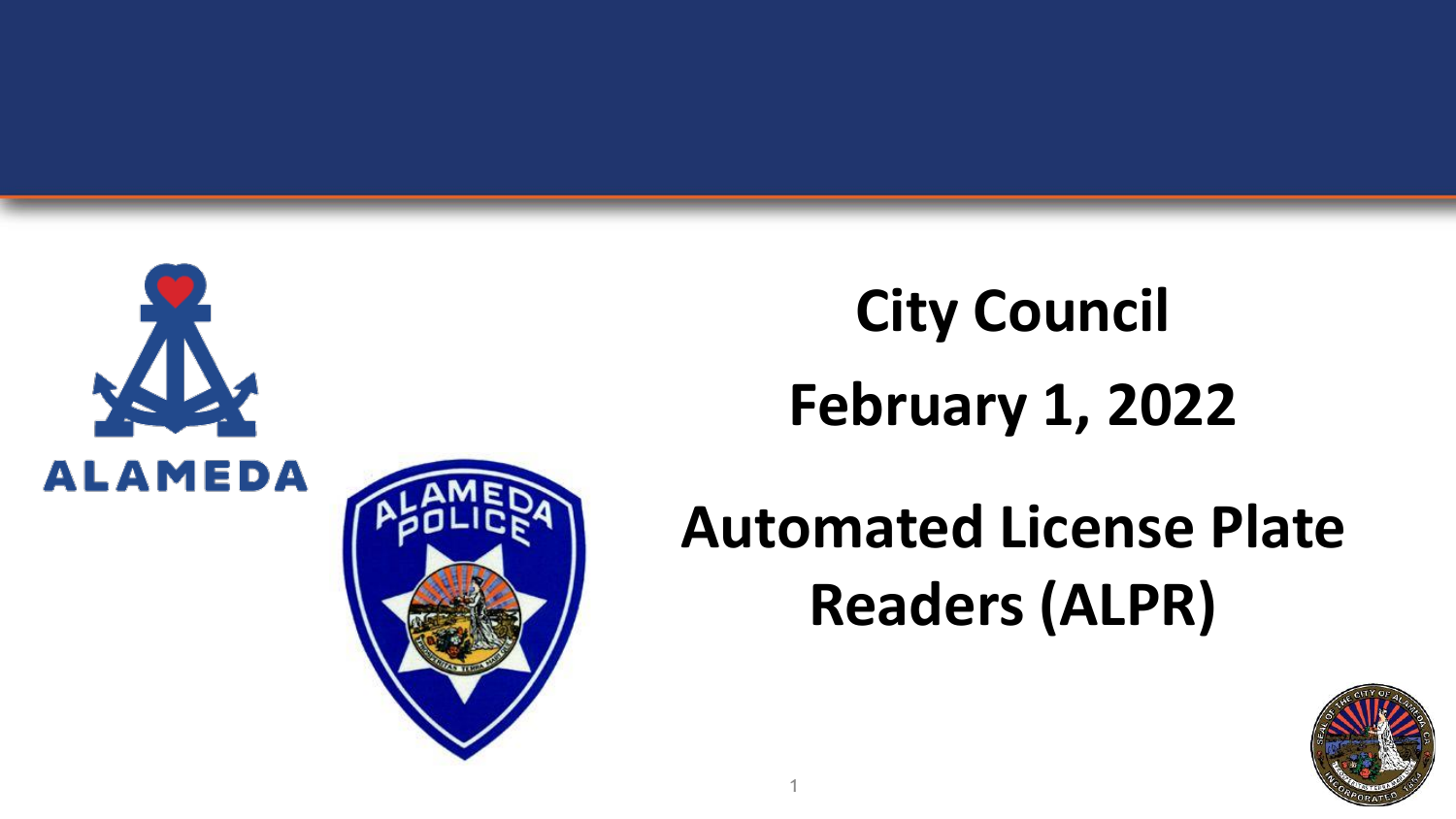### Automated License Plate Readers (ALPR)

- Cameras that read license plates
- **Investigative tool** that improves efficiency, effectiveness, and accountability
- Reduces policing footprint
- Used by several agencies

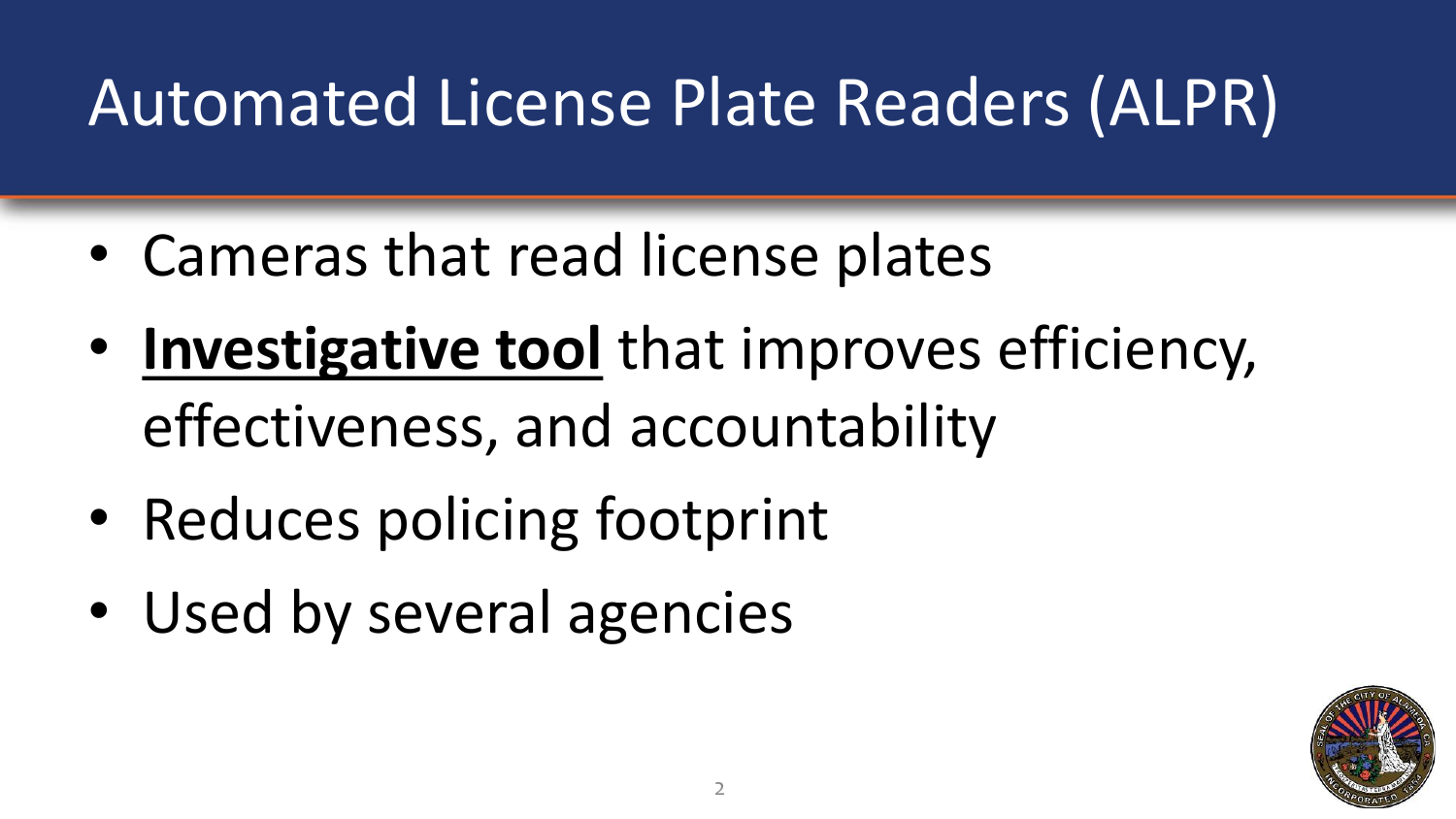

• Fixed ALPR is estimated to be \$77,000 - \$154,000 per year

• Expanding Mobile ALPR is estimated to be \$70,000 - \$80,000 per year

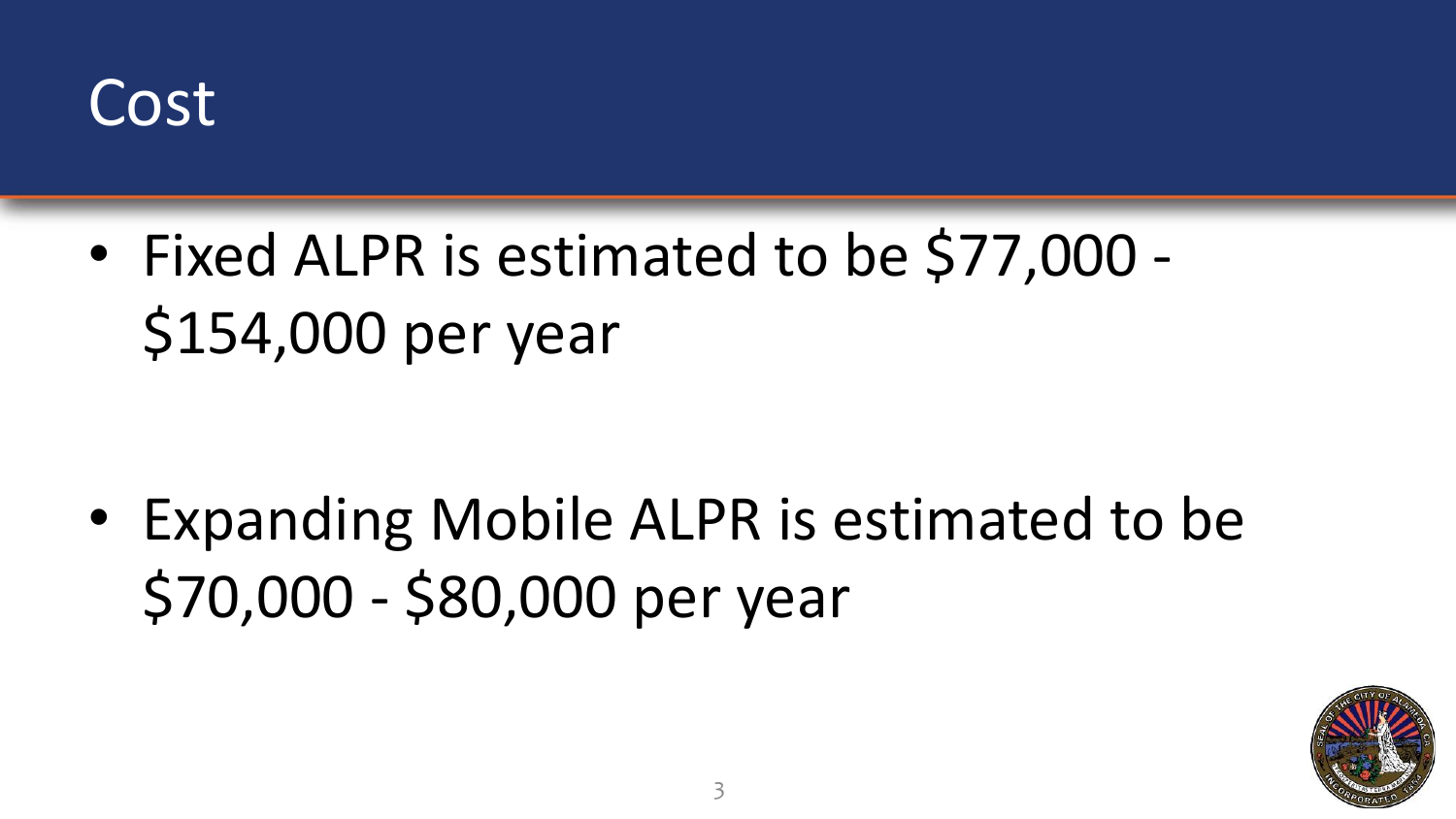### Retention Period

• Currently 6 months

• Reduce to 90 days

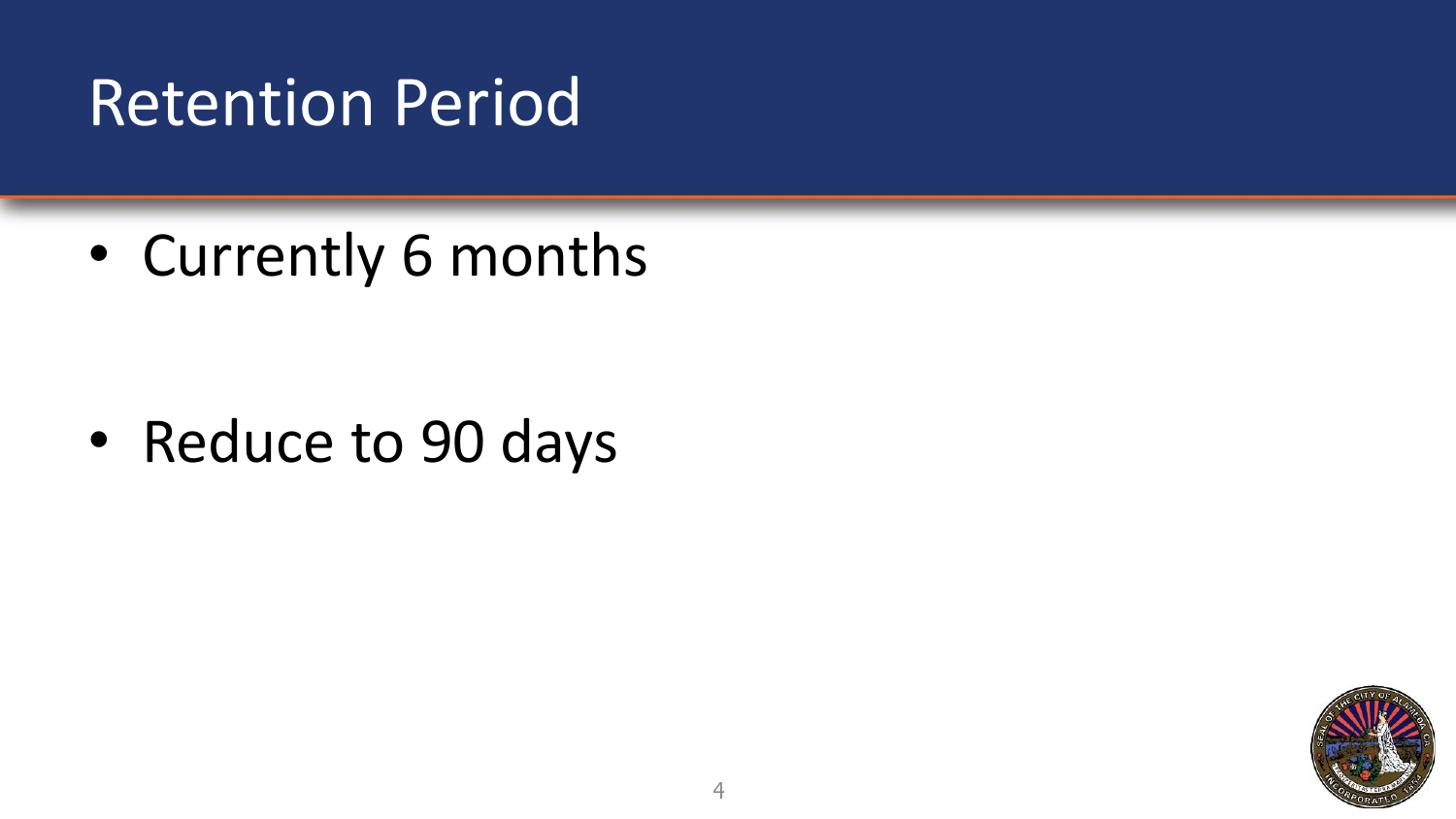### City of Berkeley Security Cameras

• City of Berkeley is still finalizing policy and specifics

• Looking to install security cameras

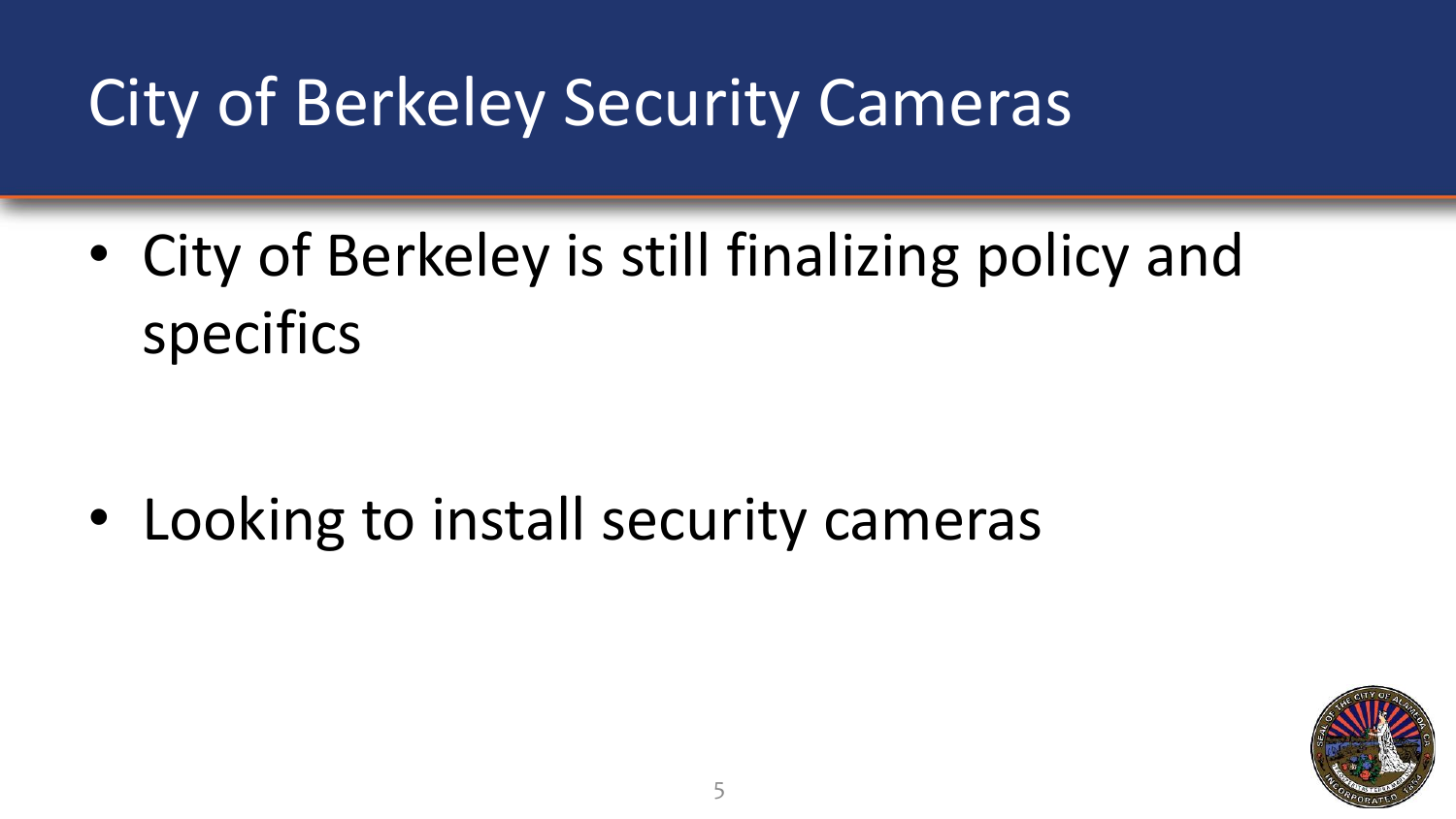### Vehicles with no license plate

- Legal requirements
- Partial plates
- Make, model, color
- Challenge

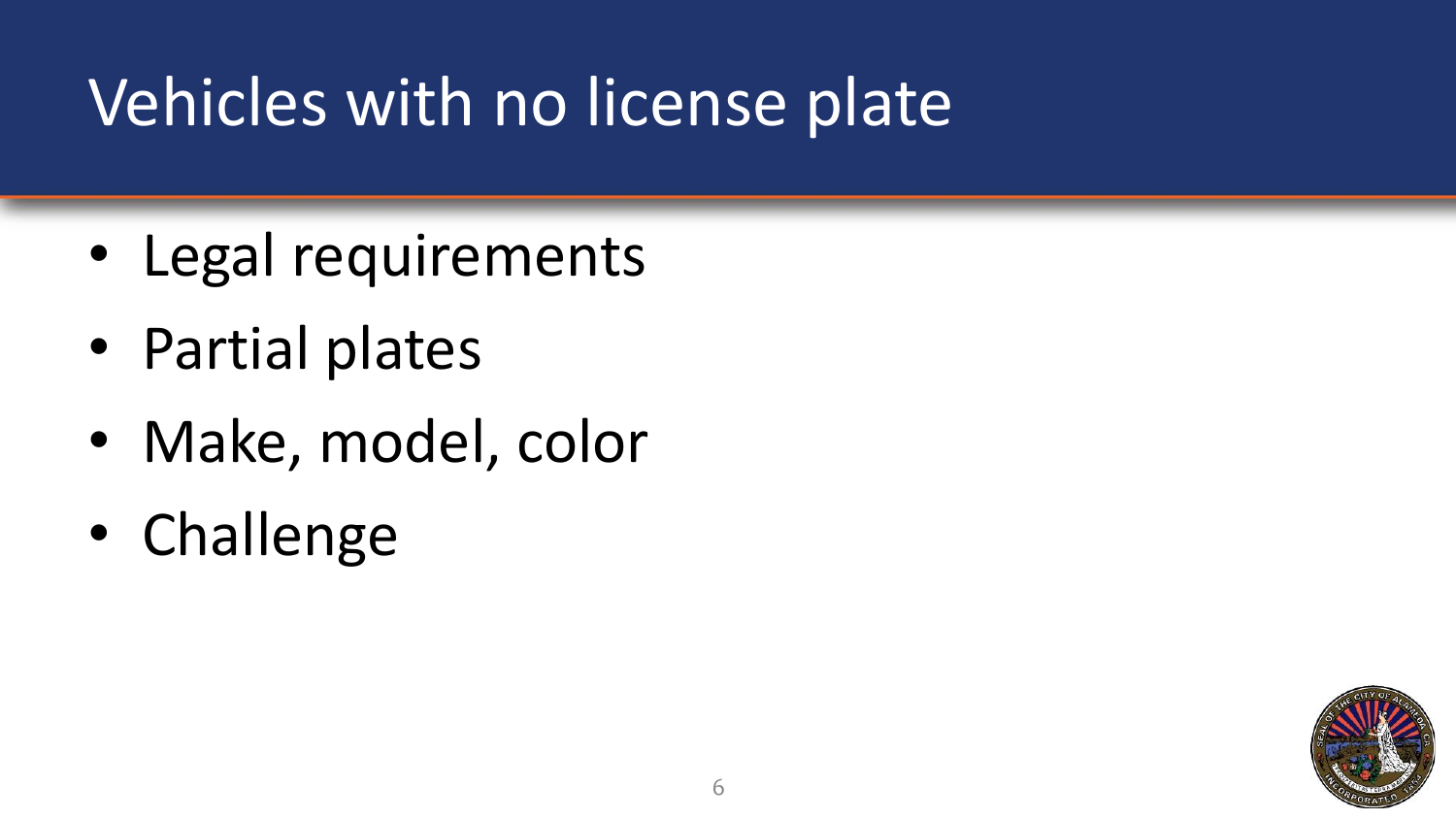### Additional questions/requests

• Received 22 additional questions after preparing this follow up report

• Prepared and submitted a supplemental report

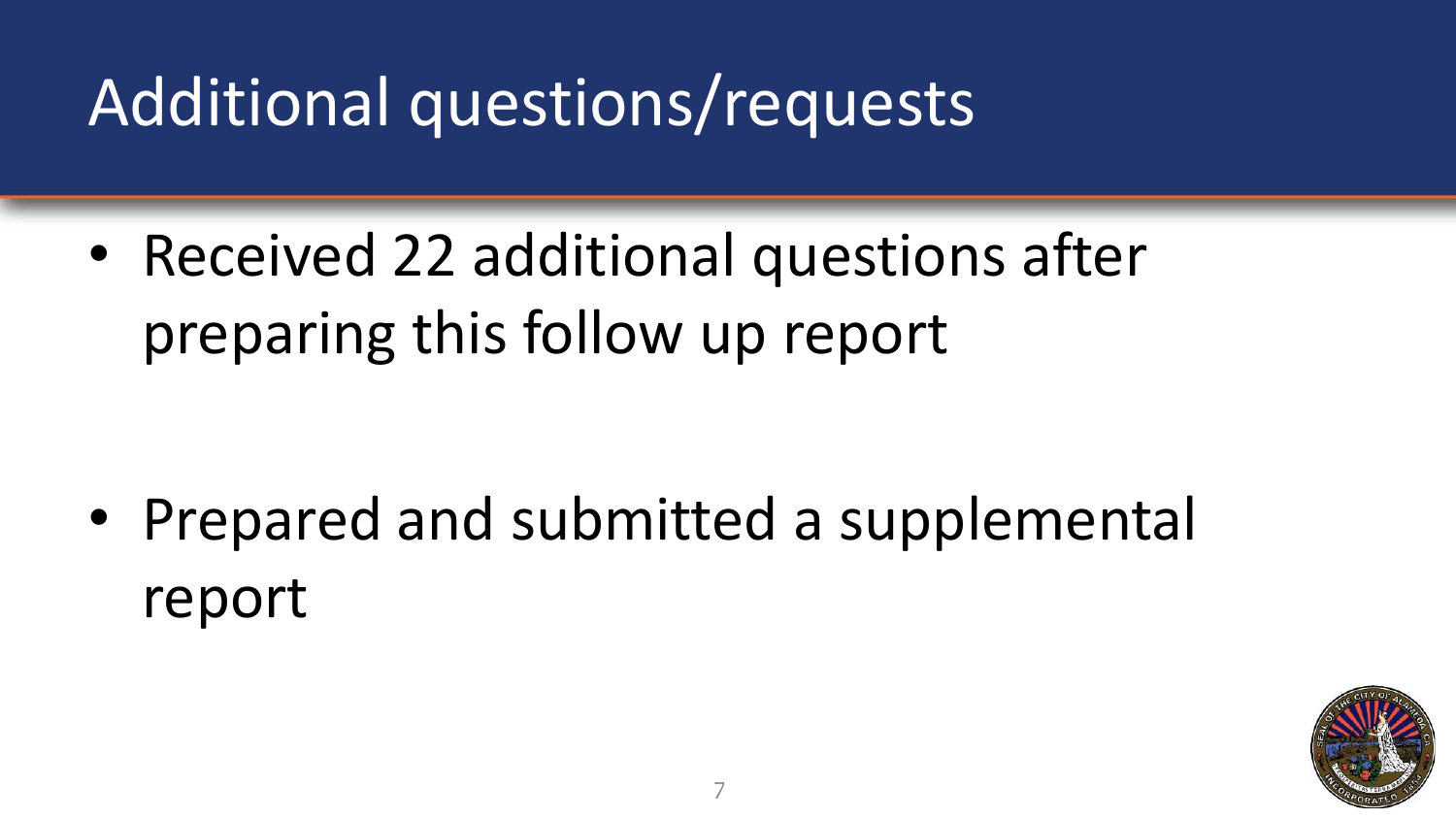### How much crime reduction to expect

• No such technology exists that promises quantified reductions

• Still beneficial

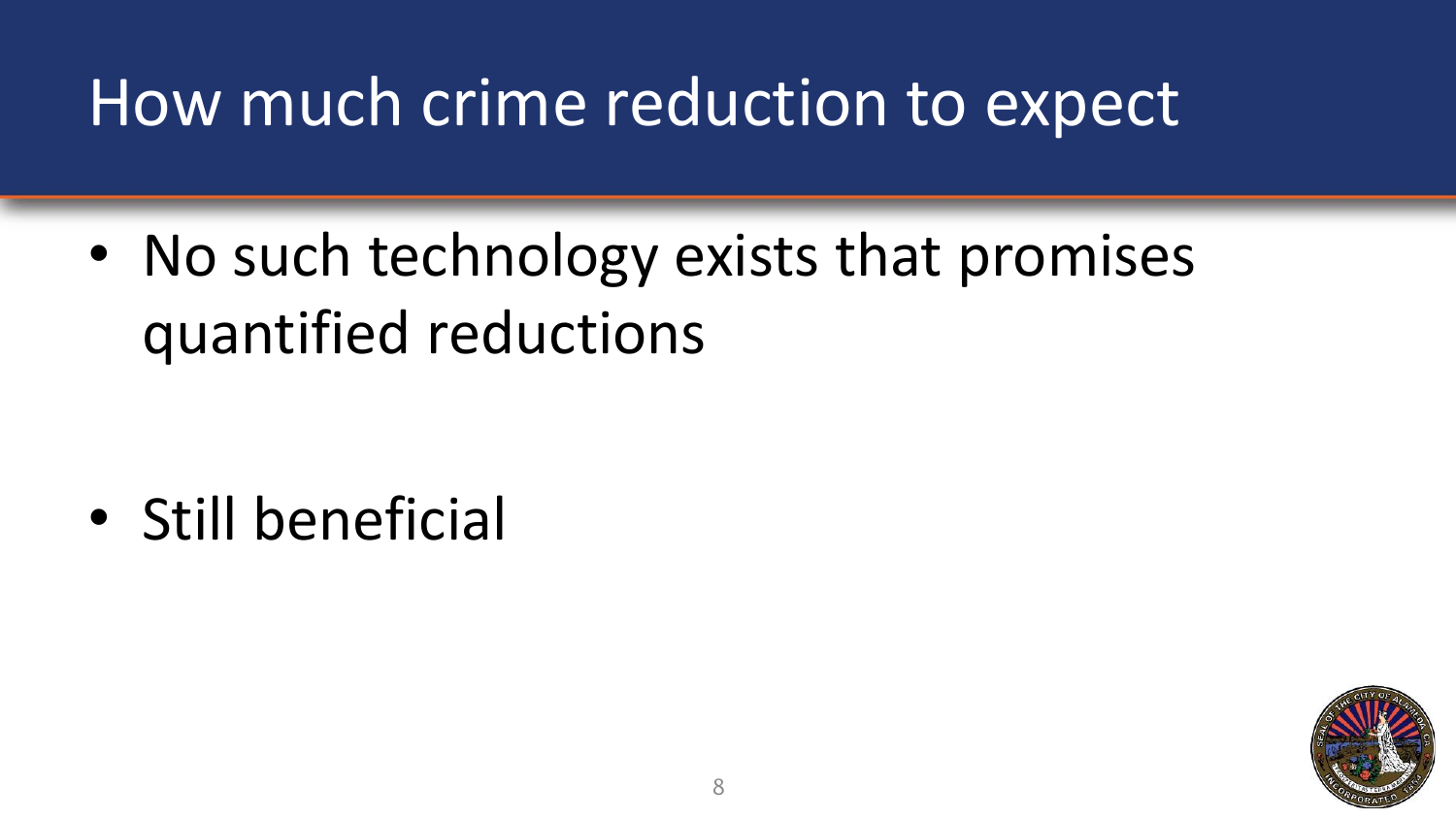### Missing Persons

• How many go unsolved beyond 24 hours?

• 41% of the 2021 missing persons went unsolved beyond 24 hours.

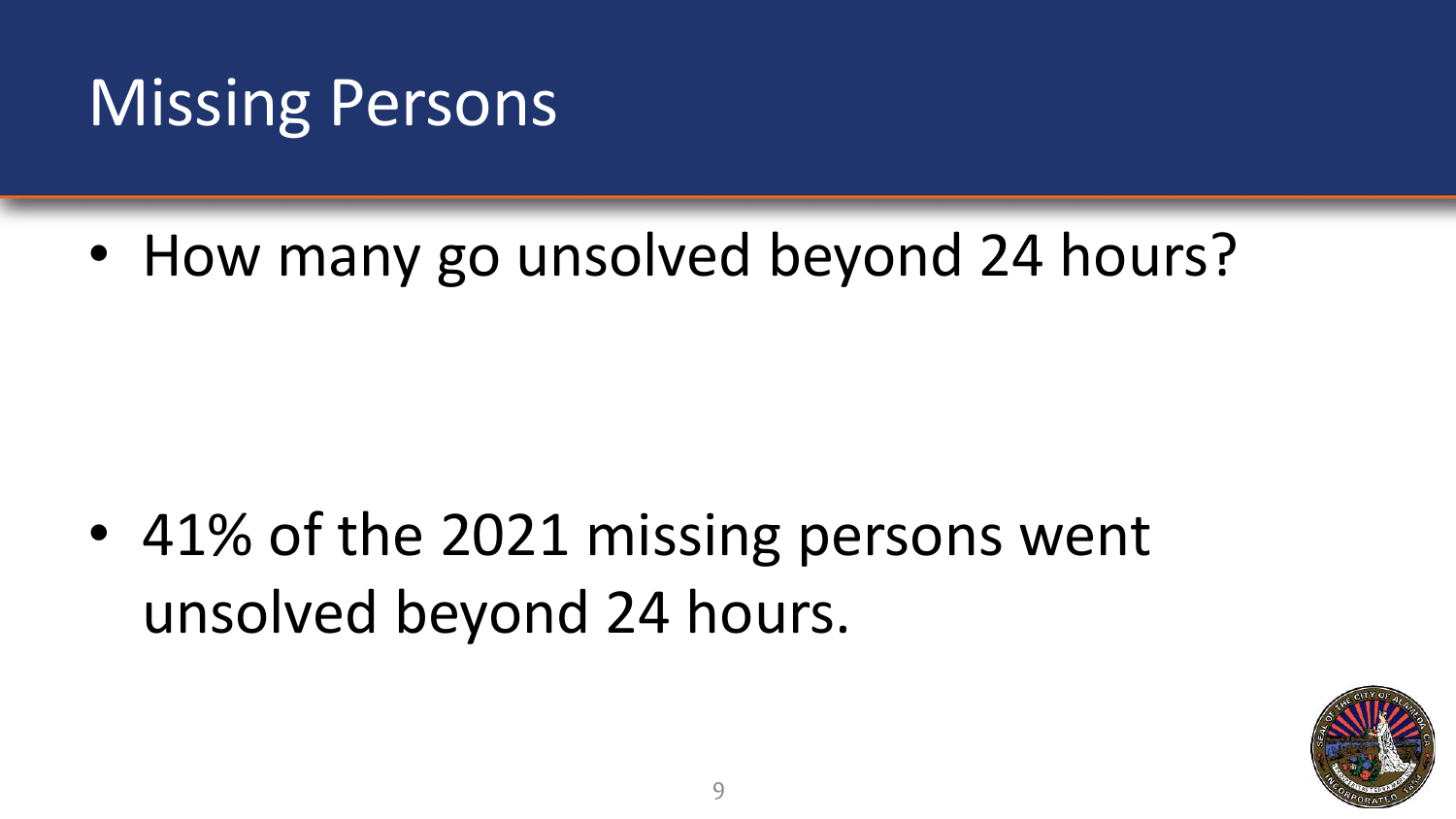#### ALPR Evaluation

• How will staff evaluate the benefits of ALPR?

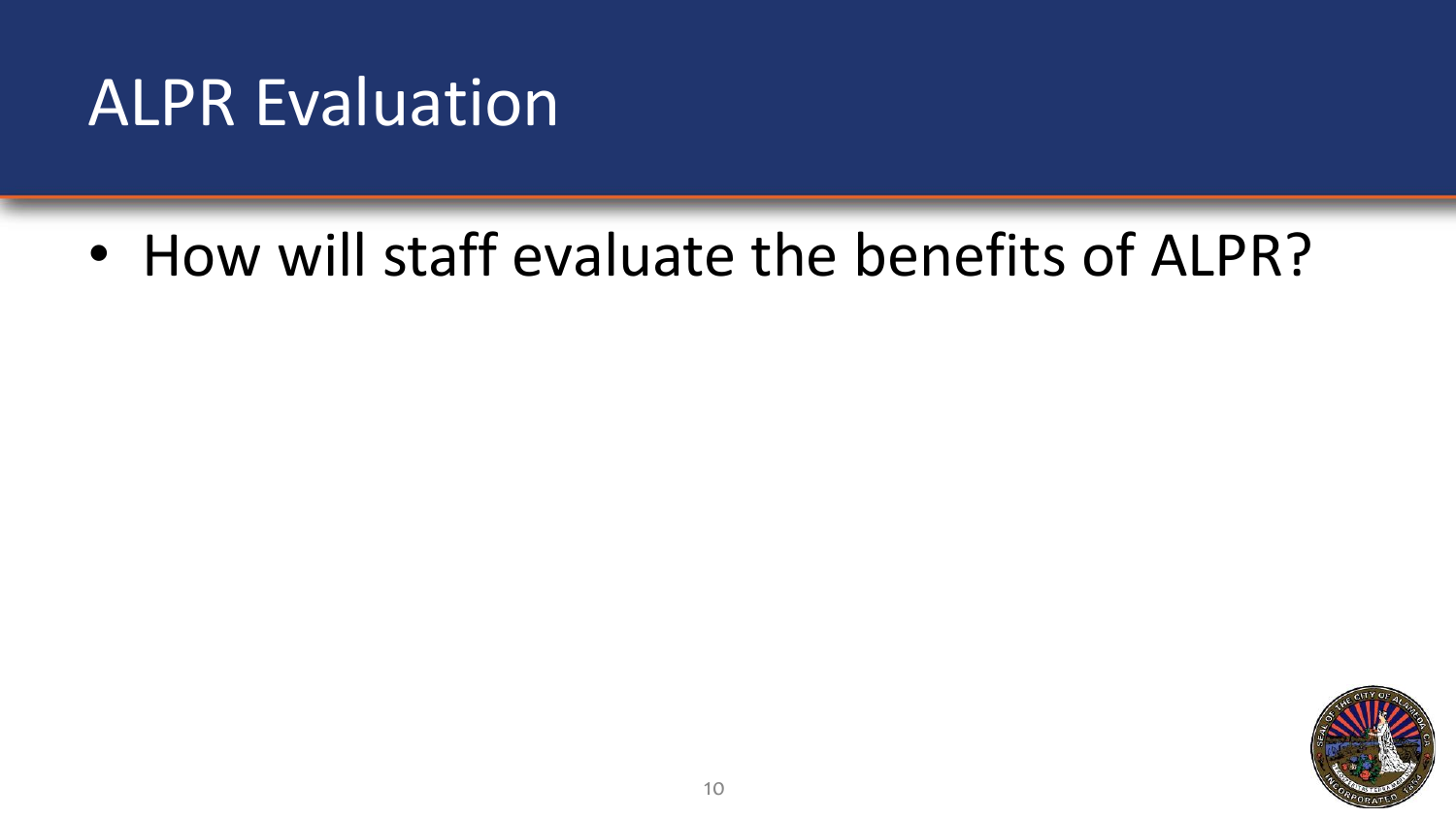#### Arrest Rates 2021

• Total arrests were 937

• Alameda residents – 443 (47%)

• Non-Alameda residents – 494 (53%)

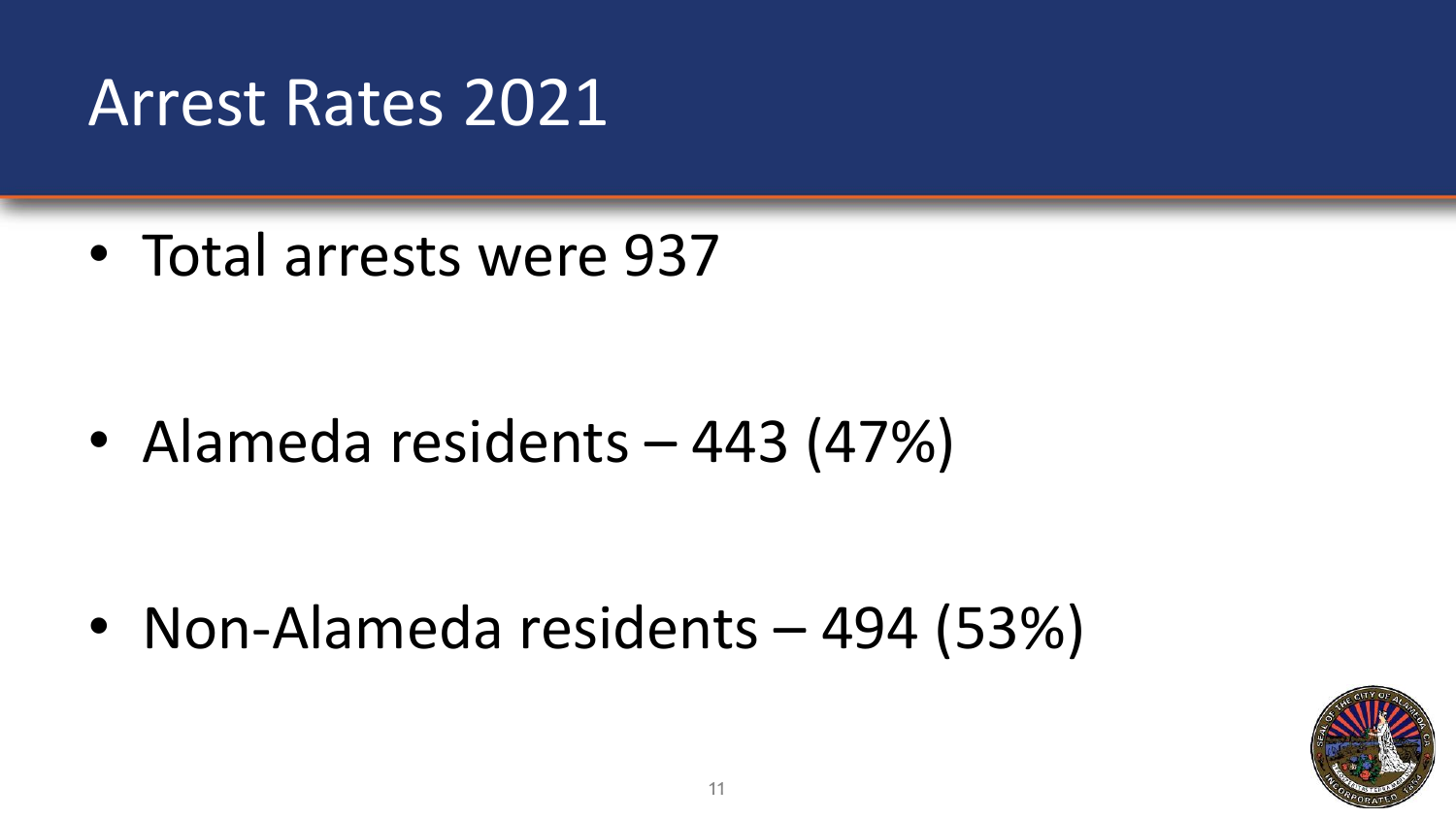#### Retention

• Piedmont PD

• APD proposal

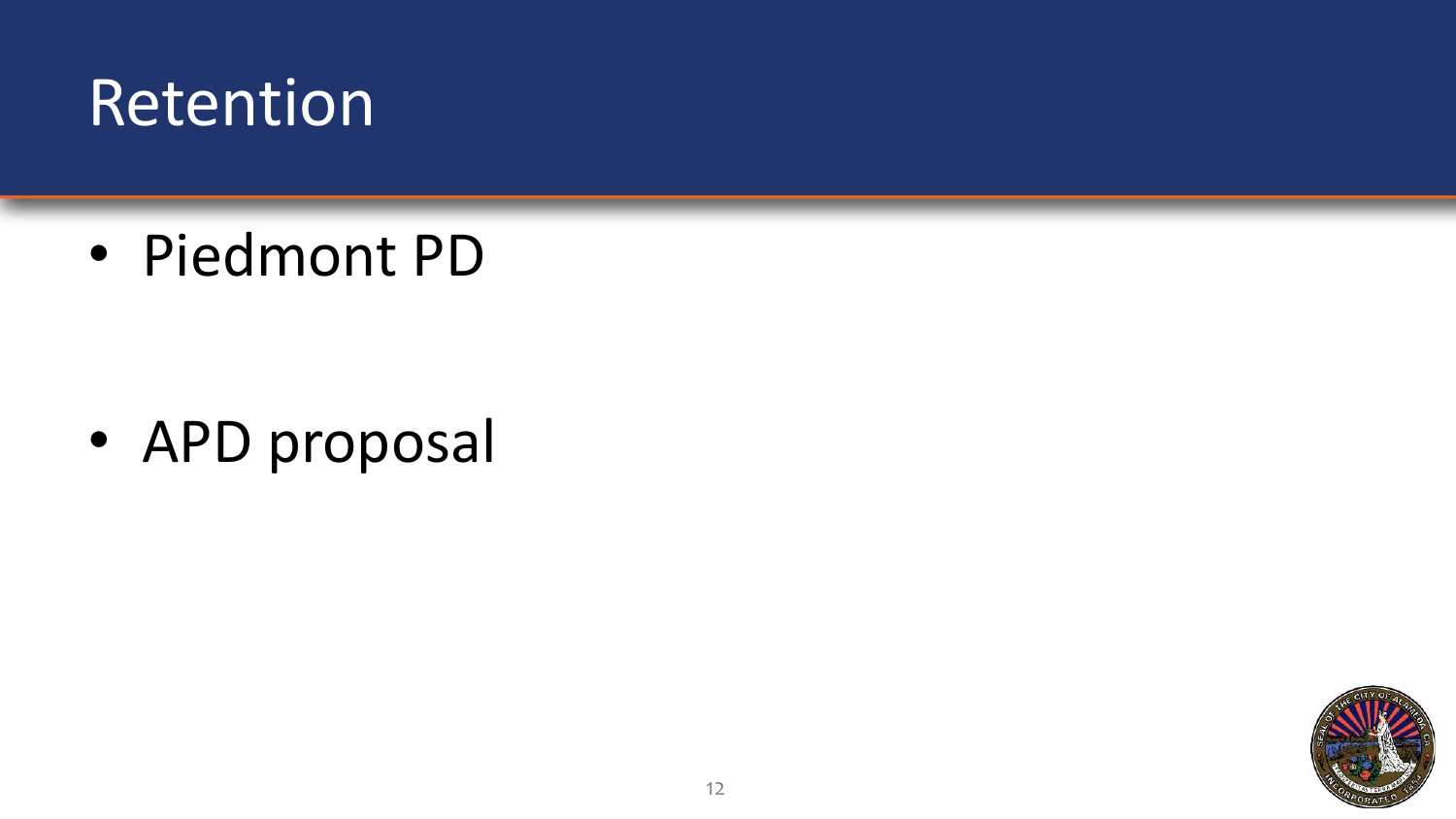### Access and Accountability

- Who will have access?
- What regular reporting?
- Who will own the cameras?
- Who will own the data?
- Misuse investigated?

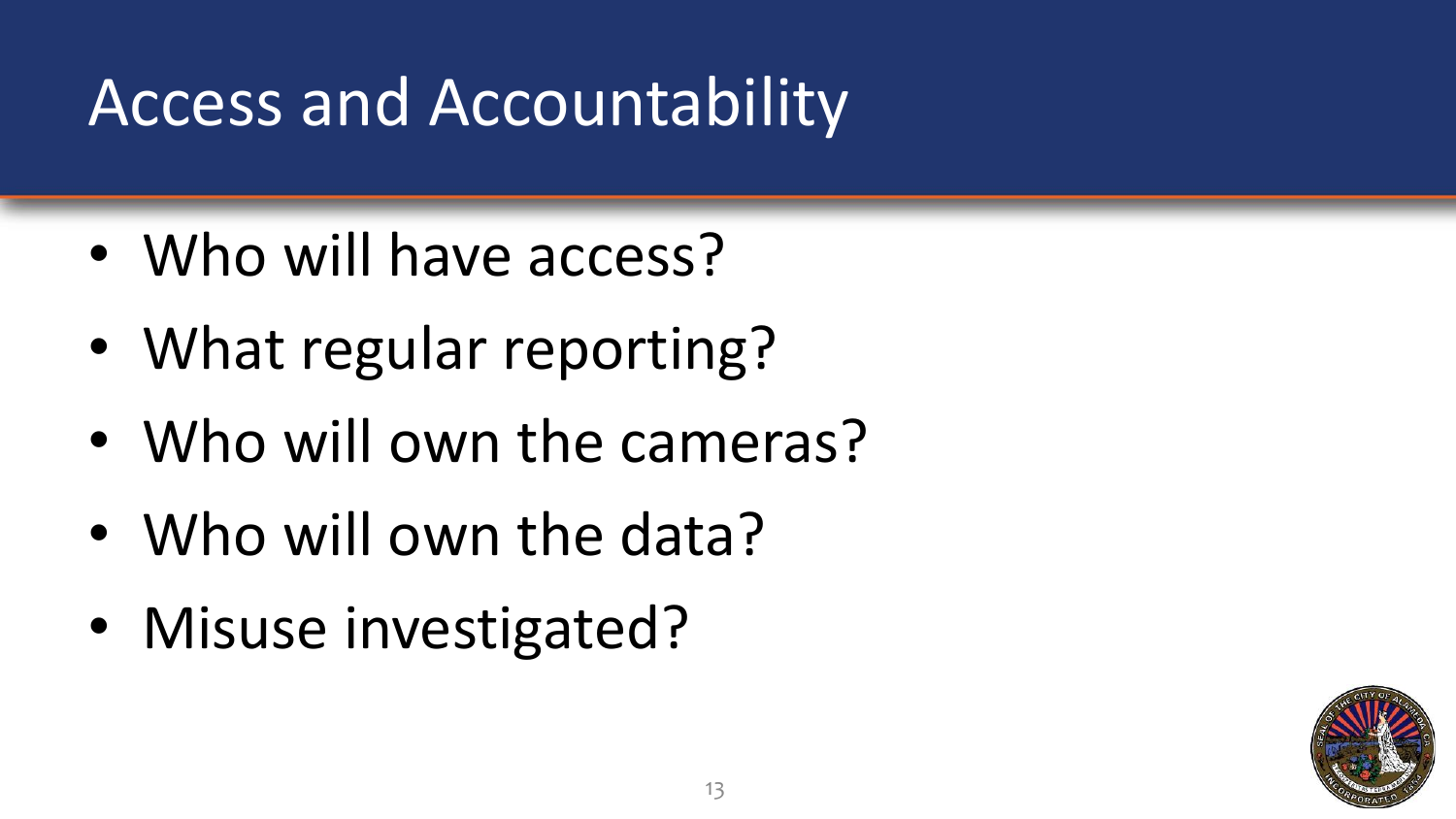

• How will APD use the technology?

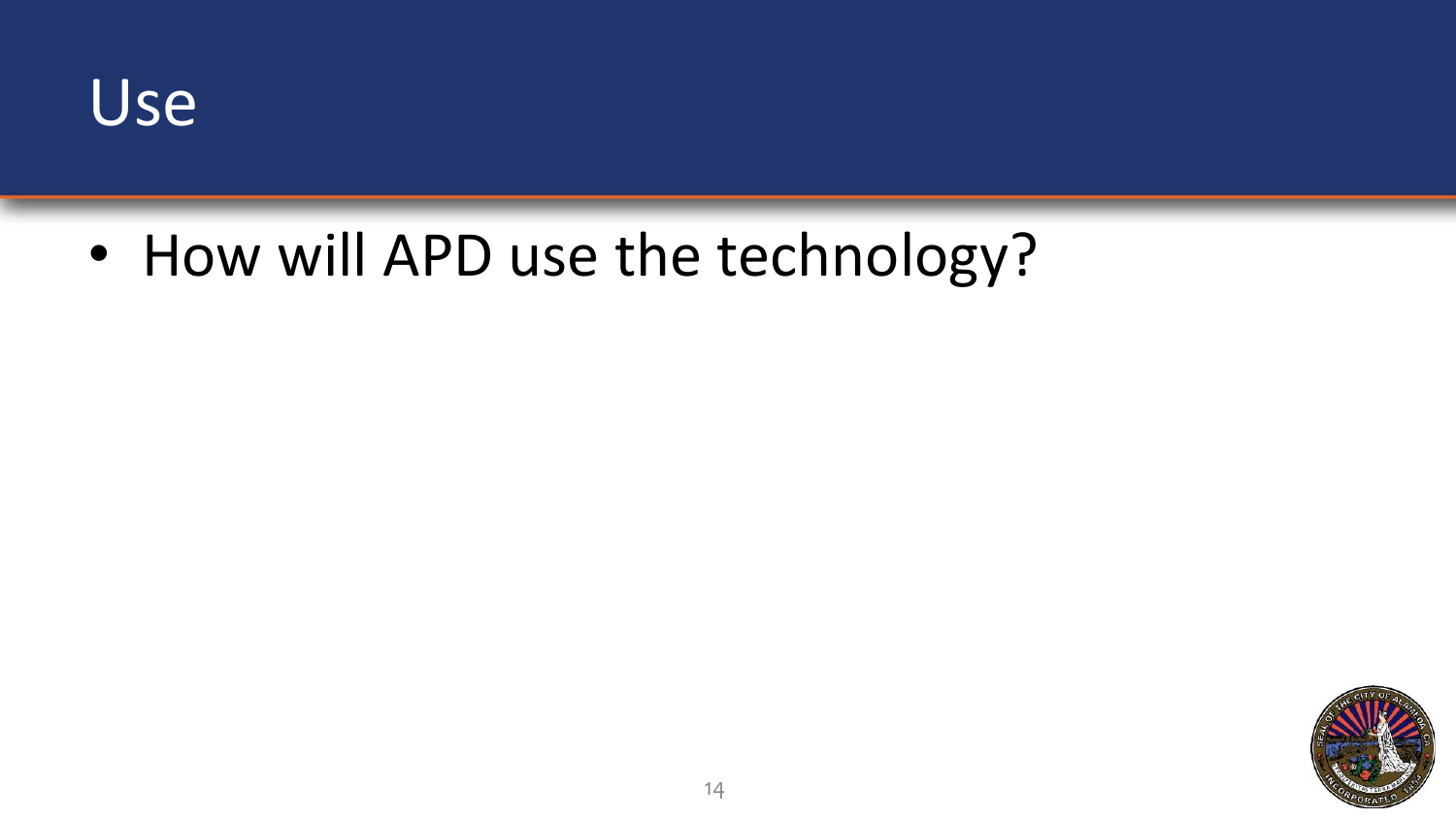### Current Crime

| <b>PART1</b>         | 2021 TOTAL  | 2020 TOTAL              | % DIFF     |                 |
|----------------------|-------------|-------------------------|------------|-----------------|
| <b>ARSON</b>         | 29          | 29                      | 0.0%       |                 |
| <b>AUTO THEFT</b>    | 628         | 470                     | 33.6%      |                 |
| <b>LARCENY</b>       | 1723        | 1816                    | $-5.1%$    |                 |
| <b>BURGLARY</b>      | 220         | 195                     | 12.8%      |                 |
| AGG. ASSAULT         | 139         | 68                      | 104.4%     |                 |
| <b>ROBBERY</b>       | 84          | 112                     | $-25.0%$   |                 |
| <b>RAPE</b>          | 26          | 12                      | 116.7%     |                 |
| MURDER/MANS          | $\bf{0}$    | $\overline{\mathbf{3}}$ | $-100.0\%$ |                 |
| <b>TOTAL PART 1</b>  | 2849        | 2705                    | 5.3%       |                 |
| <b>PART 2</b>        |             |                         |            |                 |
| ALL OTHER            | 601         | 543                     | 10.7%      |                 |
| RUNAWAY/INCORR       | 6           | 21                      | $-71.4%$   |                 |
| <b>VICE/GAMBLE</b>   | $\mathbf 0$ | $\mathbf{0}$            | $0.0\%$    |                 |
| <b>DISTURB PEACE</b> | 5           | 16                      | $-68.8%$   |                 |
| <b>DRUNK</b>         | 48          | 76                      | $-36.8%$   |                 |
| <b>LIQUOR LAWS</b>   | $\bf{0}$    | $\mathbf{0}$            | $0.0\%$    |                 |
| <b>DUI</b>           | 97          | 79                      | 22.8%      |                 |
| <b>NARCOTICS</b>     | 86          | 98                      | $-12.2%$   |                 |
| <b>FAMILY/CHILD</b>  | 6           | 16                      | $-62.5%$   |                 |
| <b>SEX OFFENSE</b>   | 18          | 34                      | $-47.1%$   |                 |
| <b>WEAPONS OFF</b>   | 36          | 42                      | $-14.3%$   |                 |
| <b>VANDALISM</b>     | 320         | 373                     | $-14.2%$   |                 |
| EMBAZZLE/FRAUD       | 177         | 216                     | $-18.1%$   |                 |
| FORGERY/CNTFEIT      | 96          | 88                      | 9.1%       | $\overline{CT}$ |
| SIMPLE ASSAULT       | 317         | 325                     | $-2.5%$    |                 |
| <b>TOTAL PART 2</b>  | 1813        | 1927                    | $-5.9%$    |                 |
| <b>GRAND TOTAL</b>   | 4662        | 4632                    | 0.6%       | あた              |
|                      |             |                         |            |                 |

15 *\* Green indicates reductions, yellow indicates no change, red indicates increases*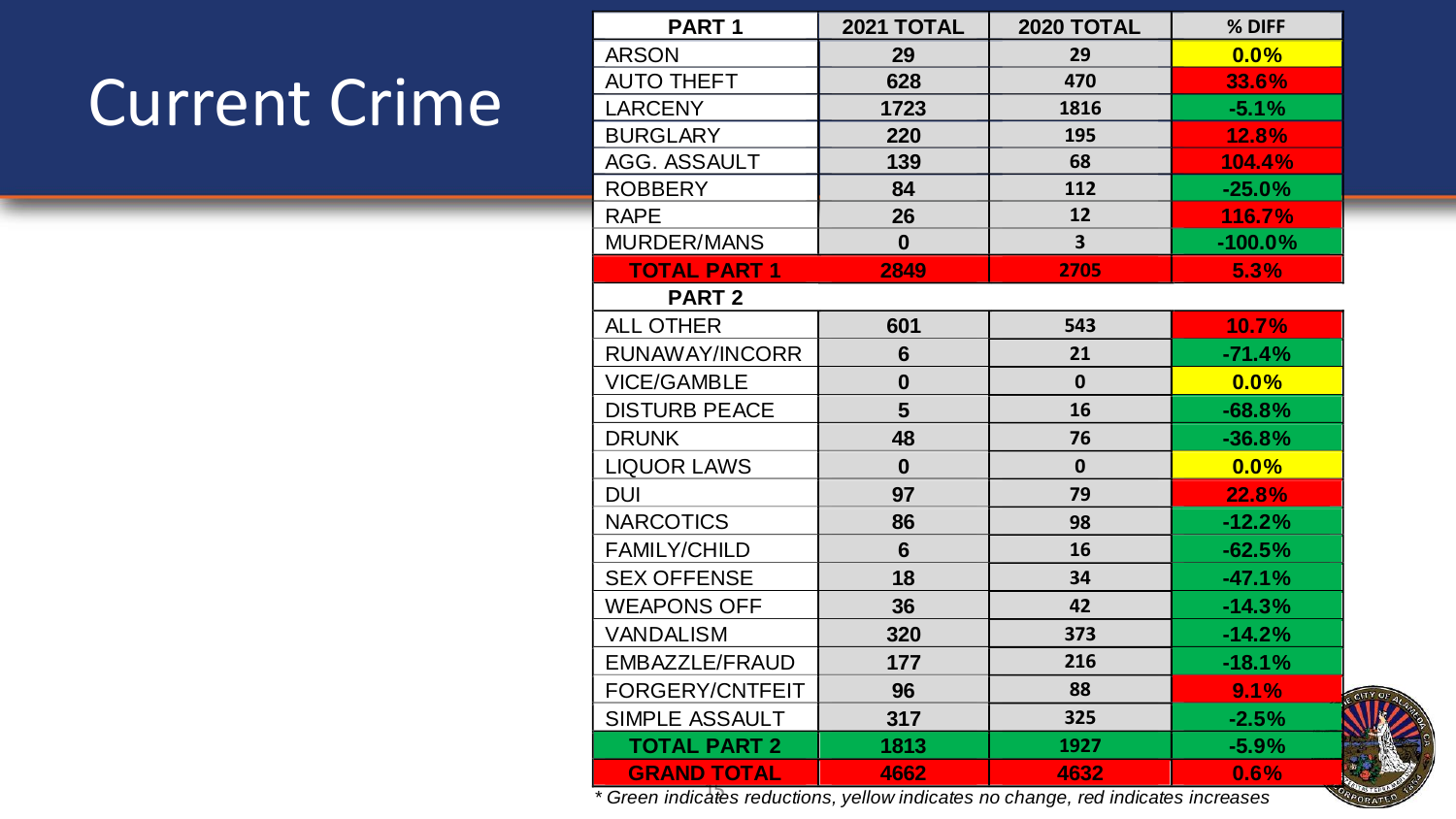### Shootings

| <b>Crime</b>                 | 2020          | 2021          | <b>Difference</b> |
|------------------------------|---------------|---------------|-------------------|
| Murder                       | $\mathcal{L}$ | $\mathbf O$   | $-100%$           |
| <b>Shooting at Person</b>    |               | 6             | $-14%$            |
| <b>Shooting at Residence</b> |               | 6             | $+500%$           |
| Shooting at Vehicle          |               | $\mathcal{L}$ | $+100%$           |
| Negligent Discharge          |               | 4             | $-20%$            |
| Total                        | 16            | 18            | $+13%$            |